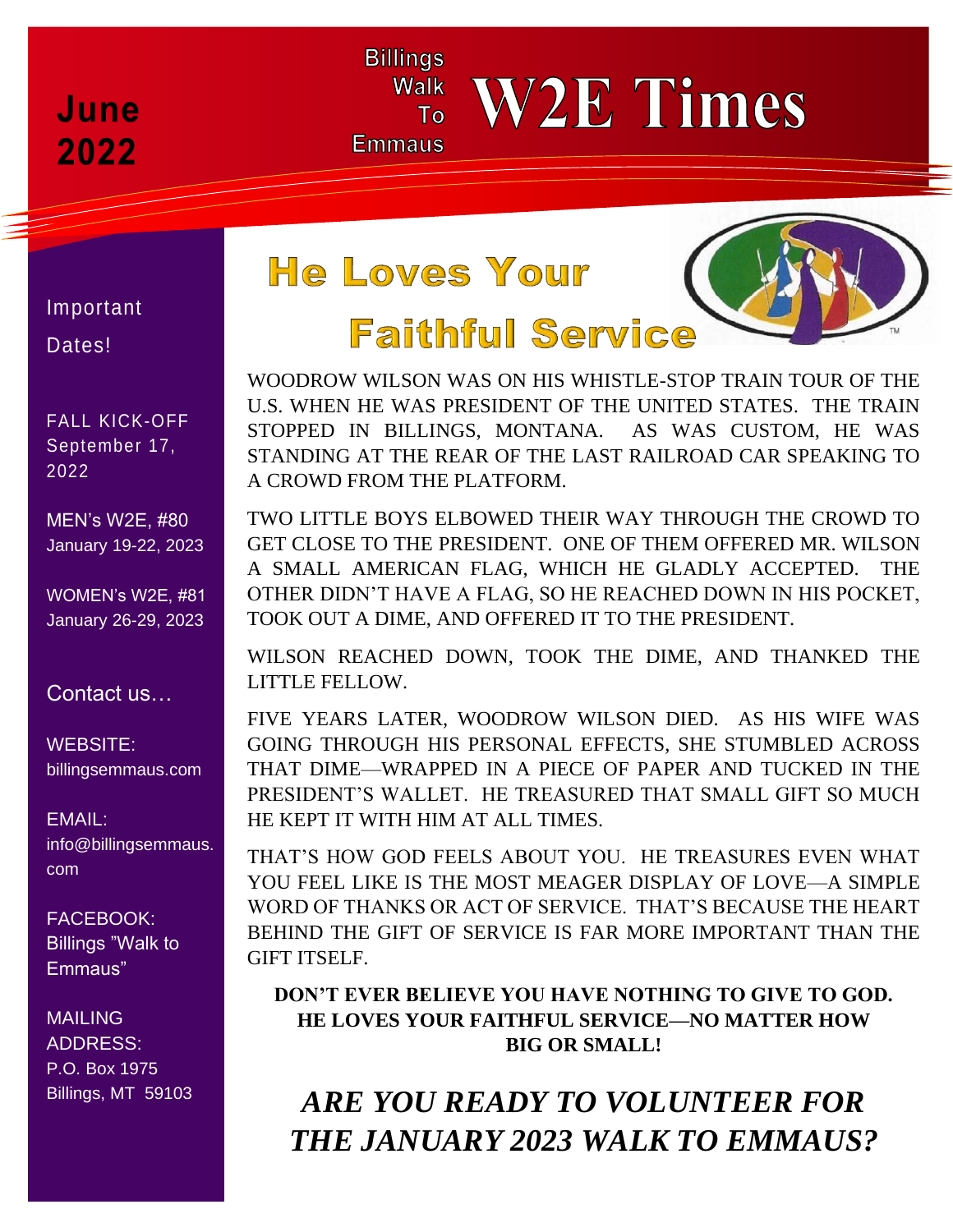### **SPIRITUAL THOUGHTS**

GOD DOES NOT DRIVE HIS SHEEP; HE LEADS THEM.

#### REGRETS ARE GIFTS MEANT TO TURN US AROUND, NOT DESTINATIONS WHERE WE SHOULD PLAN TO LIVE.

OUR SALVATION DOES NOT PROTECT US FROM THE PENALTY OF SIN BUT FROM THE POWER OF SIN

OUR FOCUS DETERMINES OUR LEVEL OF SATISFACTION.

THERE IS A CERTAIN KIND OF MATURITY THAT CAN BE ATTAINED ONLY THROUGH THE DISCIPLINE OF SUFFERING.

WE LIVE UNDER GRACE, NOT UNDER JUDGEMENT.

HOW CAN WE LOVE IF THERE IS NO CHOICE NOT TO LOVE?

MORE IN LIFE IS CAUGHT BY EXAMPLE THAN TAUGHT BY WORDS.

GOD WILL GIVE US EVERYTHING WE HAVE EVER WANTED, IN EXCHANGE FOR EVERYTHING WE HAVE EVER WANTED TO GET RID OF.

#### **MAKING DISCIPLES**

We're all involved in the work of making disciples. The question is, whose disciples are we making? Every single day, through your words, actions, or even inaction, you draw someone near to Christ or push them away. It's a heavy responsibility to know that you're a disciple maker. But the good news is that you are not alone. Christ assures you, "I am with you always, to the very end of the age." So, who's reading the Gospel you're writing today? Is it a family member or maybe your neighbor? The point is that the world is watching, and what they think of Jesus may come down to what they think of you.

### *WHO WILL YOU INVITE TO THE JANUARY 2023 WALK TO EMMAUS?*

#### **THE GREAT COMMISSION**

19 Go therefore and make disciples of all nations, baptizing them in the name of the Father and of the Son and of the Holy Spirit, 20 teaching them to observe all that I have commanded you. And behold, I am with you always, to the end of the age."

- Matthew 28:19-20

#### **WALK TO EMMAUS PICNIC A HIT!**

Rainy weather did not dampen the spirits of the good folks who attended the Walk to Emmaus Picnic on June  $12<sup>th</sup>$ . The event was moved from Riverfront Park to First United Methodist Church and 60 friends had a wonderful time at the "indoor picnic"! Everyone enjoyed a great time of fellowship. Brother Van Hall was filled with the sound of laughter and conversations. There were many hugs and smiles. And a delicious catered meal was enjoyed by all. Mark your calendar for our next gathering on Saturday, September  $17<sup>th</sup>$  when we come together at Riverfront Park at 3:00 pm for the Fall Kick-Off.